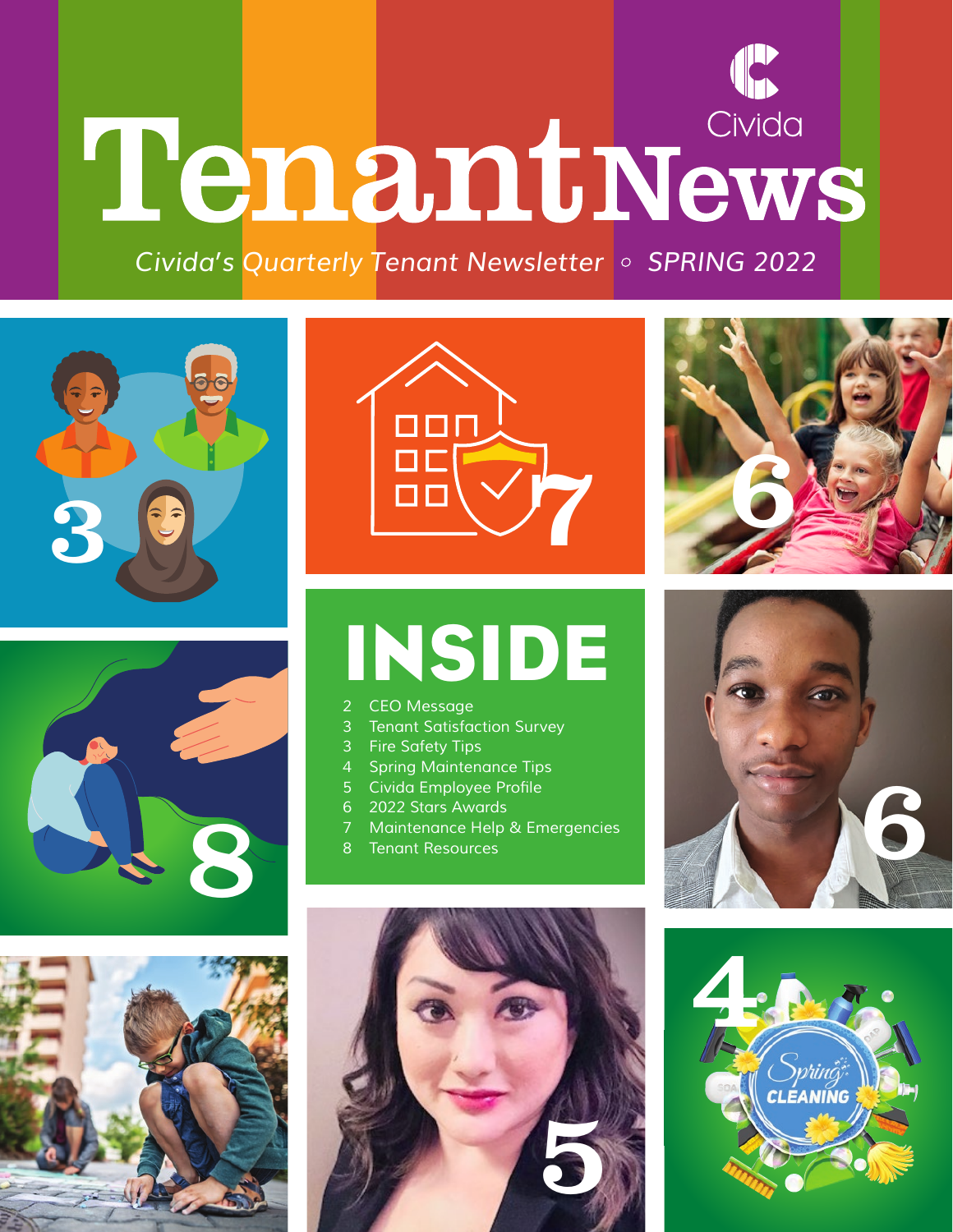# Message from the CEO

**Hi everyone.** It has been more than two years since Civida welcomed customers through its lobby doors. The week of March 9–13, 2020 was the last week we served customers in-person at our main office on 112 Street and at our satellite office in Bannerman.

*I want to thank you for being patient during this challenging time. We know it wasn't an easy transition for those we serve. The pandemic caused a lot of businesses to shift how they interact with customers and we were no different. Out of an abundance of caution, we pivoted to phone or online service exclusively and shifted our*  staffing to reflect this new reality.

*We continue to encourage those interested in applying for our housing options, or inquiring*  about issues specific to their current housing, *to use our online application portal, phone or email. I am pleased to inform you however, that we are expanding our customer service options to include in-person appointments, which can booked through our website starting June 1.* 

*What this means is that we continue to serve you by web, phone, and email – that will not change. You can now however, book an inperson appointment at our 10232 – 112 Street*  offices through our website: www.civida.ca. *Our staff have worked hard to set up this online appointment booking system to help serve you better.* 

On page 3, we have included fire safety tips for you from our health and safety officer. This is *a topic we take very seriously. We want you to have a safe tenancy with Civida whether you live in an apartment complex or in an individual town home. All our buildings with lobbies have*  fire safety instructions for you to follow in case of a fire emergency. All our townhomes and apartments are outfitted with smoke alarms. *I encourage you to read this page, clip it out and save it to your fridge door or home bulletin board. The safety of those who live in our homes is our top priority.* 

*Gord Johnston, CEO Civida*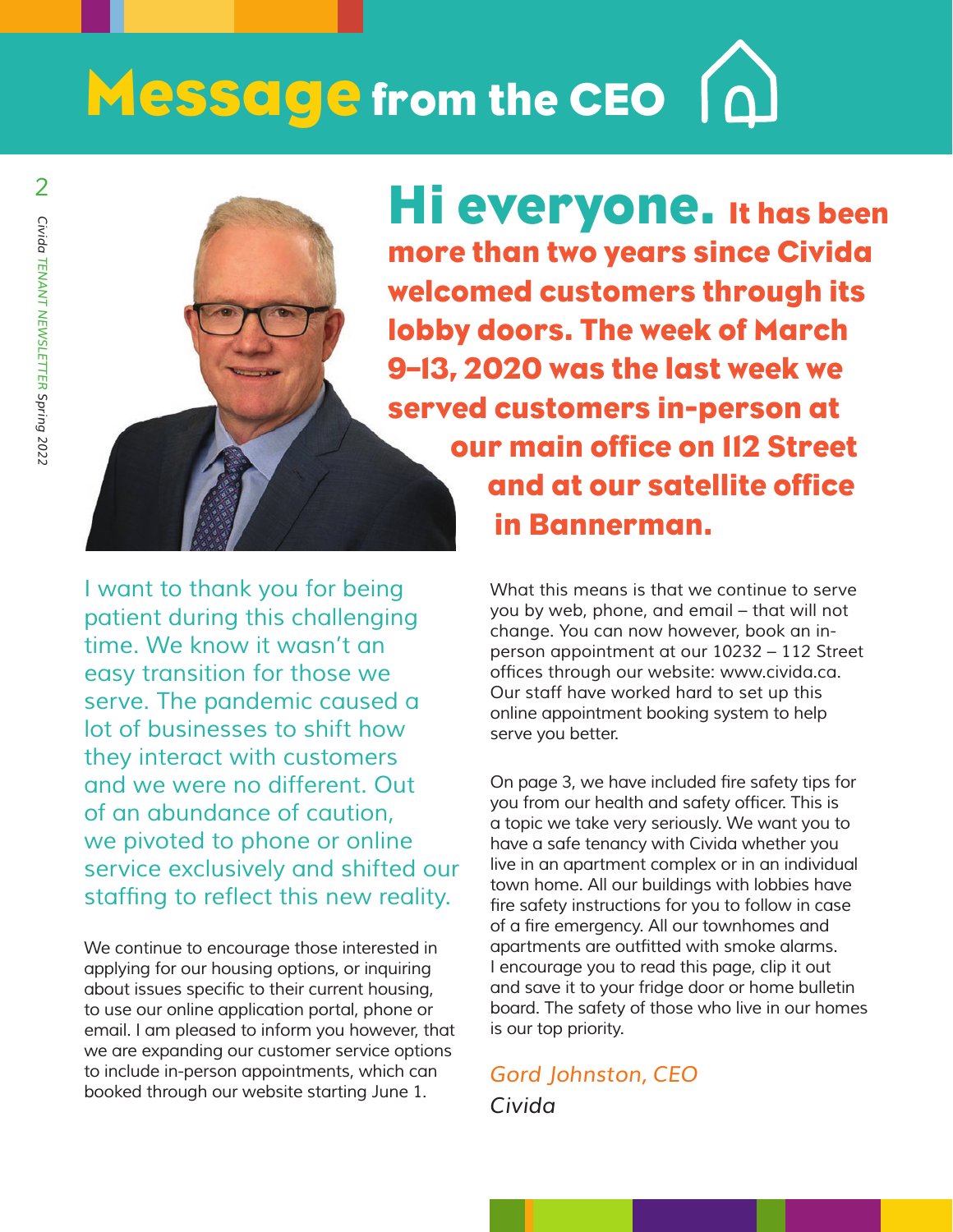## **Tenant** satisfaction survey

*Civida wants to provide the best service possible to tenants. To help achieve this goal, Civida has asked*  an independent survey firm to *conduct a tenant satisfaction survey.*

*Between June 30 and July 31, a representative*  from a research firm will call a random selection *of approximately 500 Civida tenants. Civida has*  authorized this firm to call you. They will ask you *questions about your level of satisfaction, needs, expectations in relation to your home, maintenance experience and your quality of life. If you have call display on your phone, the call display will read Civida Survey.* 



*When the representative calls, you will be asked if you want to voluntarily participate. The interview could take up to 15 minutes to complete. If it is not a convenient time, the representative will arrange a time to call you back.* 

*Your input is valuable to Civida. Your individual answers will not be shared with anyone. No names will be used and no personal information will be collected. Your answers will be put together with the answers of others to ensure anonymity.*

*Thank you in advance for your participation in this very important Civida tenant satisfaction survey.*

*If you have any questions about the survey, please*  contact us at: communications@civida.ca or *780.420.6161*

### Fire safety **tips for tenants**



*Meet* **Mike Lakusta***, Civida's manager of health and safety. Mike oversees safety for tenants including making sure you know what*  to do in case of a fire. Civida values the safety of all its tenants.

As an example of how seriously we take fire safety, Civida conducts fire drills on a regular basis to familiarize tenants with *the sound of the alarm and where the emergency exits are*  located. Civida will not tell you when a fire drill is going to happen *as we want tenants to respond when an alarm sounds.*

### Mike's Fire Safety Tips

**To make your home fire safe:**

- *• Never leave items on a stove unattended.*
- *• Reduce or eliminate clutter around furnaces and*  other sources of ignition like floor or space heaters.
- *• Ensure your smoke alarm works by changing the batteries on a regular basis.*

#### **What to do when you hear the fire alarm:**

• If you hear the fire alarm, evacuate the building *immediately. Seconds really count when it*  comes to fire safety!

- *• All Civida buildings have clearly marked maps in hallways that will point you to a muster point, a*  safe spot away from the fire. Once there, a fire official will tell you what is happening.
- *• If you have a disability that requires you to use a walker or wheelchair, stay in your home. Call 911 and let the operator know what your*  address and unit number is. A firefighter will *come to you and if necessary, assist you in getting out of the building.*

*If you have any questions on how to make your*  Civida home safe from fires, reach out to your site manager, field supervisor or Civida's Customer *Service phone line at 780.420.6161.*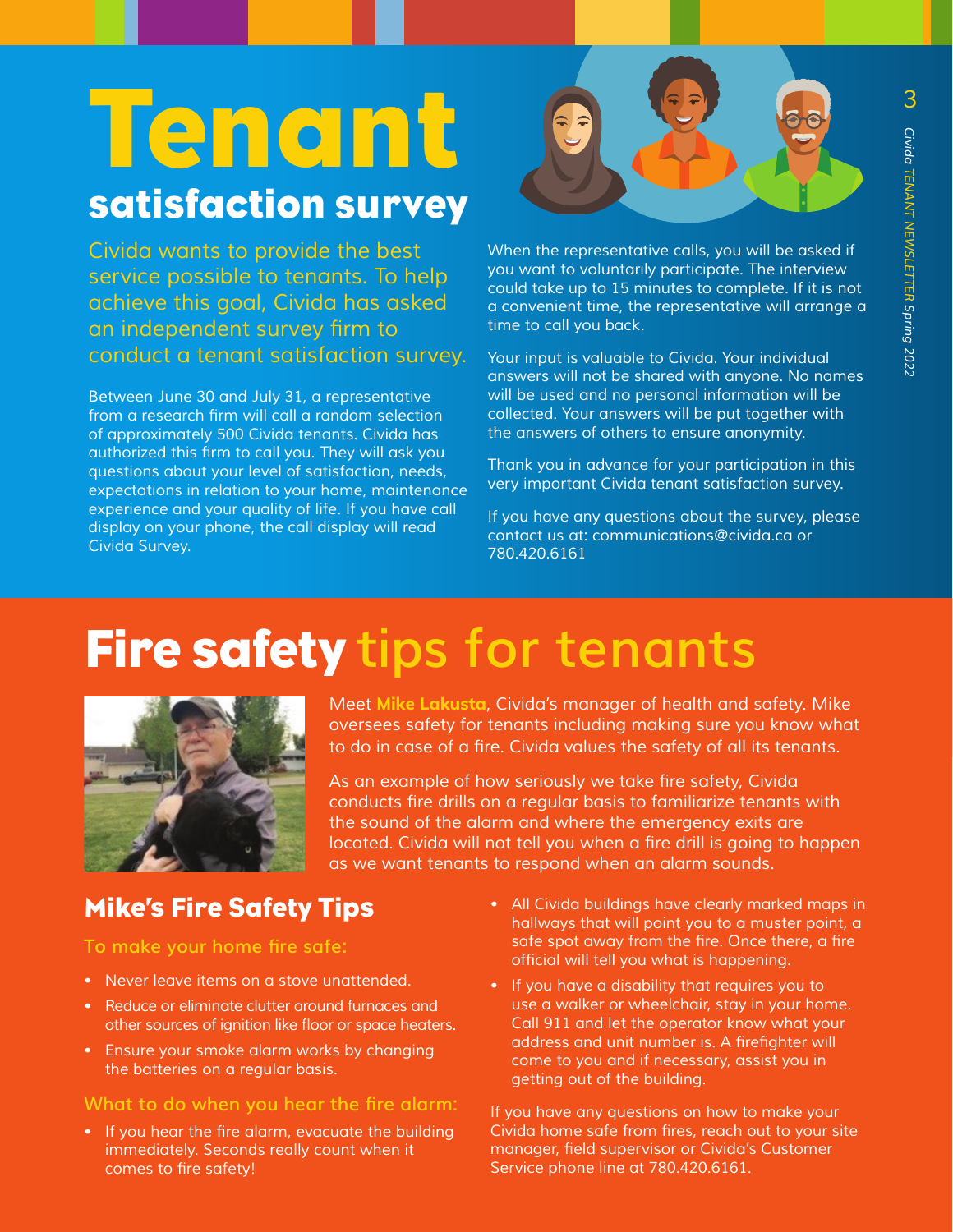Spring

### Maintenance Tips



### **Townhomes**

#### **Interior maintenance:**

- *• Please clean up after your pet as the snow melts in your yards.*
- Change furnace filter.
- *• Test smoke detector and carbon monoxide detector.*
- *• Check all plug ins for damage and report any issues to site manager.*
- *• Clean bathroom exhaust fan cover.*  Make sure there is air flow.
- *• Check faucet for leaks or drips and report any issues to site manager.*
- *• Check your dryer vents and hoses for lint build up.*
- Check filter on your range hood fan.
- *• Make sure that your basement is clean*  and clear, with no items on the floor.
- • Keep items off the floor to protect them from sewer backup or flooding.

#### **Exterior maintenance:**

- *• Please clean up after your pet as the snow melts in your yards.*
- *• Do not leave any loose garbage or in bags in your yard as the strong odour will attract pests.*
- *• Do not leave empty cans or recyclable material in your yard as the strong odour will attract pests.*
- *• Rake and mow your backyard. Long grass attracts pests.*
- *• Remove any items stacked against your house or close to your back door/basement window – this attracts pests.*
- *• Only outside furniture is allowed in your yard. Remove any couches, chairs or appliances.*
- *• Make sure not to hang any carpets/clothes on the fences. This causes the wood to rot.*
- *• Report any broken fence boards/gates to your site manager.*
- *• Clean outside planters by removing weeds and long grass.*

### **Apartments**

#### **Interior maintenance:**

- *• Test smoke detector and carbon monoxide detector.*
- *• Check all plug ins for damage and report to site manager.*
- *• Clean bathroom exhaust fan cover and make*  sure there is air flow.
- *• Check faucet for leaks or drips and report any issues to site manager.*
- Check filter on your range hood fan.

#### **Exterior maintenance:**

- *• Clean your patio. Only outside furniture is allowed on your patio.*
- *• Don't hang clothes or carpets over the railings.*
- *• Do not leave any loose garbage or in bags on your balcony as the strong odour will attract pests.*
- *• Do not leave empty cans or recyclable material on your balcony as the strong odour will attract pests.*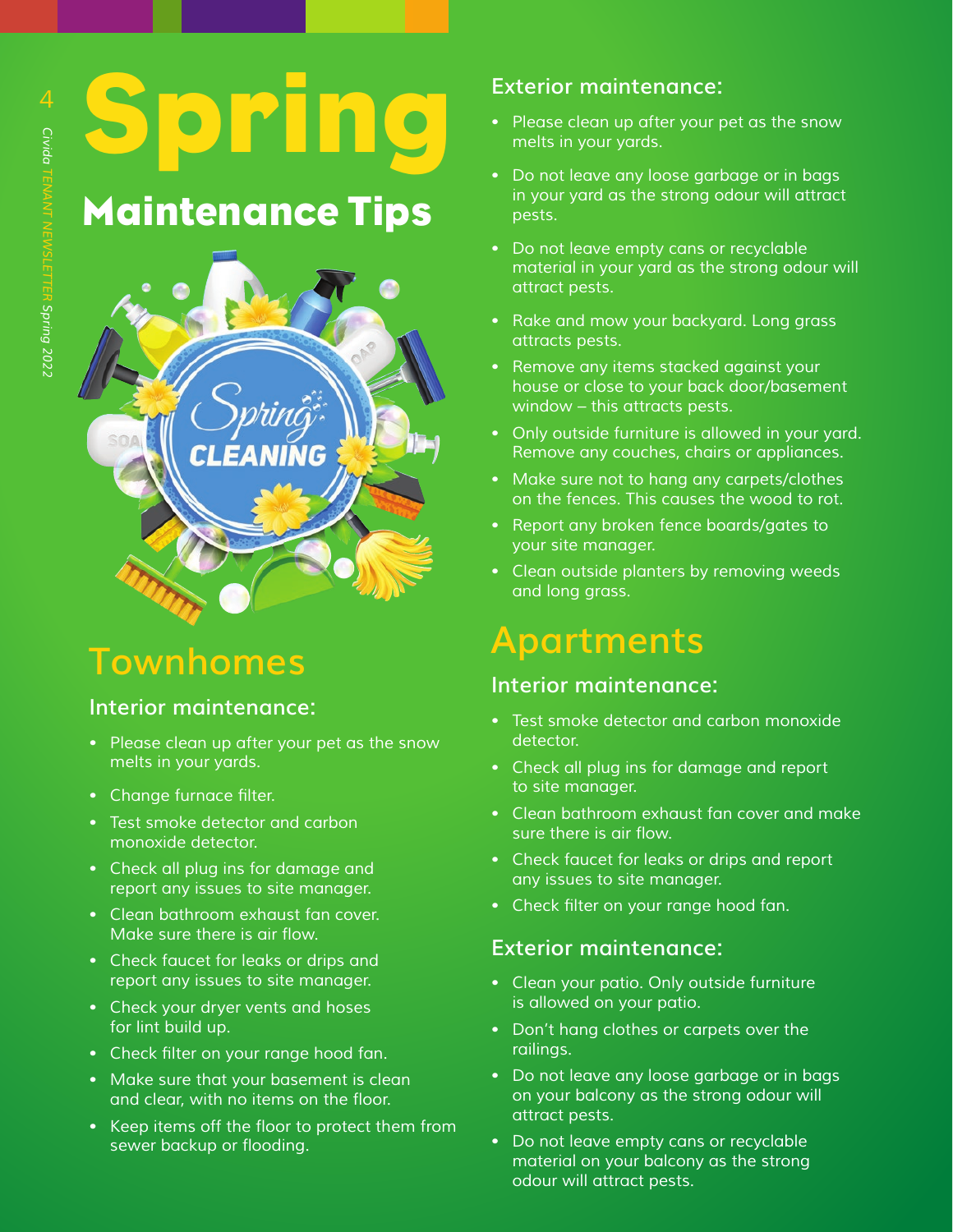### *Civida* Employee Profile



### Meet Nicole Han, *Rent Supplement Clerk Nicole Han loves her new role at Civida.*

*"As a rent supplement clerk in Placement, I get to give money to people every day," she says. "I review rent supplement applications that come to Civida through our website applicant portal, Rent Cafe."*

*She says it's a big change from her previous Civida role where she was responsible for evictions and compliance. "My current job has happy tears," she says.* 

*Nicole says applicants looking for help paying their rent can qualify for two streams of rental*  assistance: Rent Assistance Benefits (RAB) and Temporary Rent Assistance Benefits (TRAB). RAB *is decided based on a points scoring system while*  TRAB assistance is decided on a first come, first *served basis.* 

*Nicole said during the height of the COVID-19 pandemic, applications for TRAB increased,*  benefitting a lot of people during a challenging time.

TRAB benefits, which last up to two years, require *applicants to live in Edmonton and they must produce a recent paystub from a full-time or part-time job.* 

*"As an applicant, even if you think your income is considered "high", you should always check off the TRAB option on your application form," she says. "You can receive TRAB while you are waiting*  *for housing but once you get a home with Civida,*  those TRAB benefits will stop."

*Nicole wants current Civida tenants to know they will always get their RAB rent supplement by the 1st day of the month. Civida releases all rent supplements by the 25th of each month and it takes 3-5 days for the money to be deposited into a person's account, depending on which bank they use.*

*"The days where Civida is processing rent supplement release are very busy but that money will always be deposited before the 1st day of the following month, so tenants receiving RAB do not have to worry."* 

*When she isn't working, Nicole can be found in her garden or caring for her house plants, a recent hobby she developed during the pandemic.* 

### **Did You Know?** Our customer service staff were very busy from *January to March this year. Check out our latest quarterly statistics.*

| <b>Statistic</b>                                                                                                 | <b>January 2022</b> | <b>February 2022</b> | <b>March 2022</b> |
|------------------------------------------------------------------------------------------------------------------|---------------------|----------------------|-------------------|
| Calls handled by our call centre,<br>excluding maintenance and<br>direct line calls                              | 4848                | 4280                 | 4237              |
| Email inquiries responded to<br>by staff                                                                         | 1664                | 1542                 | 1129              |
| Families received a housing<br>placement in community<br>housing, near-market housing<br>or mixed income housing | 26                  | 32                   | 32                |
| New applications received                                                                                        | 428                 | 382                  | 434               |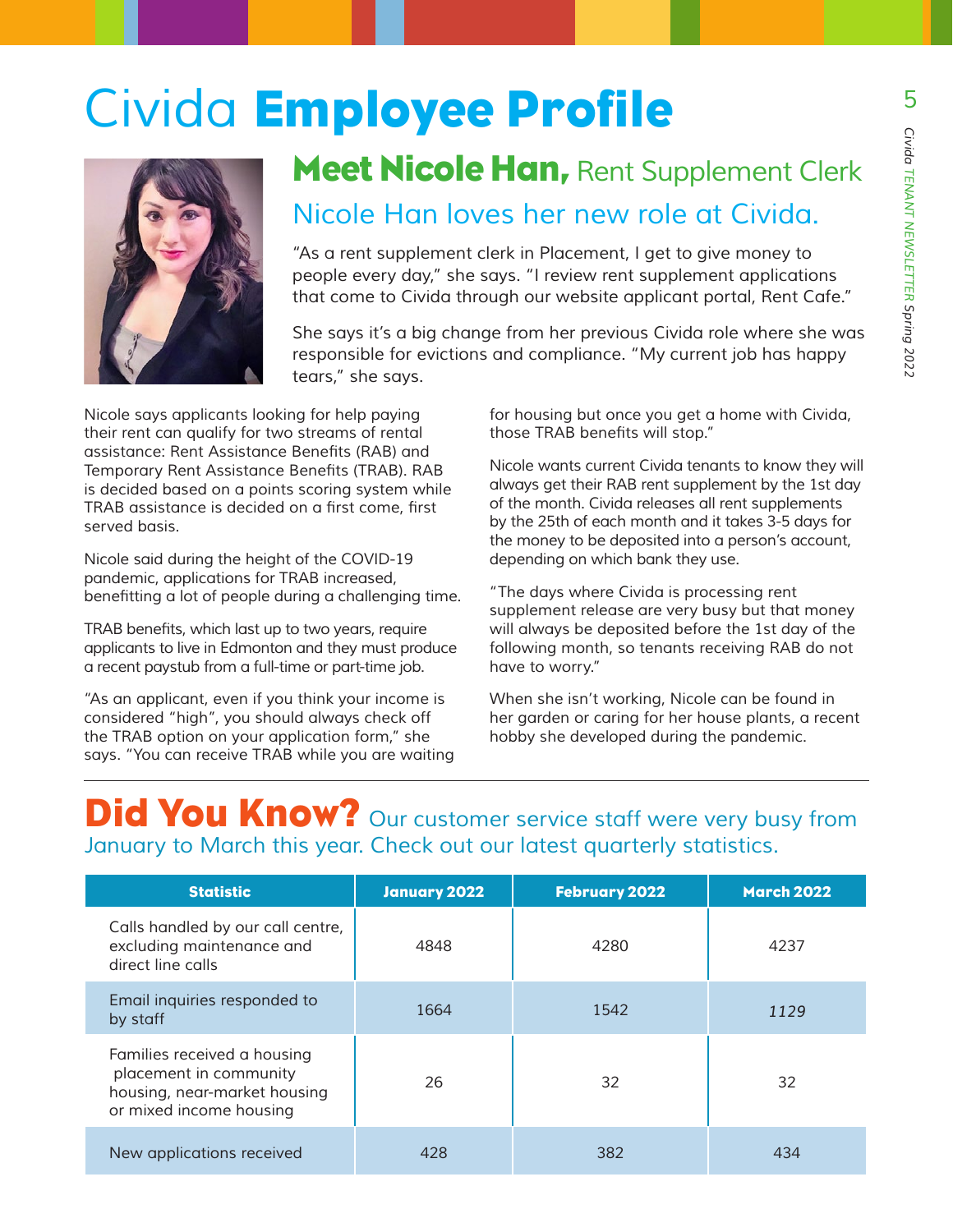### Norwood Child and Family Resource Centre

*Norwood is a welcoming, inclusive community hub focused on early childhood development and positive parenting. We offer parent education groups, a parent respite program, on-site mental health services, in-home family supports, and more. Try one of our drop-in parent and child*  play groups running every weekday (and some Saturdays) in locations around downtown and northeast Edmonton!



 *norwoodcentre.com*







### Stars Awards 2022 *Presented by the CRH Foundation*

**Calling all high school students! Do you work hard on your academics? Are you involved in the community?** 

### **If you are in Grades 10, 11 or 12, apply now for a Stars Award.**

*Award winners receive \$100 to \$250 – plus the top Grade 12 student can get a \$5,000 scholarship to the post-secondary school of their choice.*

#### **Award categories include:**

- *• Academic Excellence for students with an average of 75 per cent or higher*
- *• Community Impact for students who are involved in the community*
- *• Academic Improvement for students who have worked to improve their grades*

#### **Applications are due by Wednesday, July 6, 2022**

*Learn more and apply online at www.civida.ca/stars*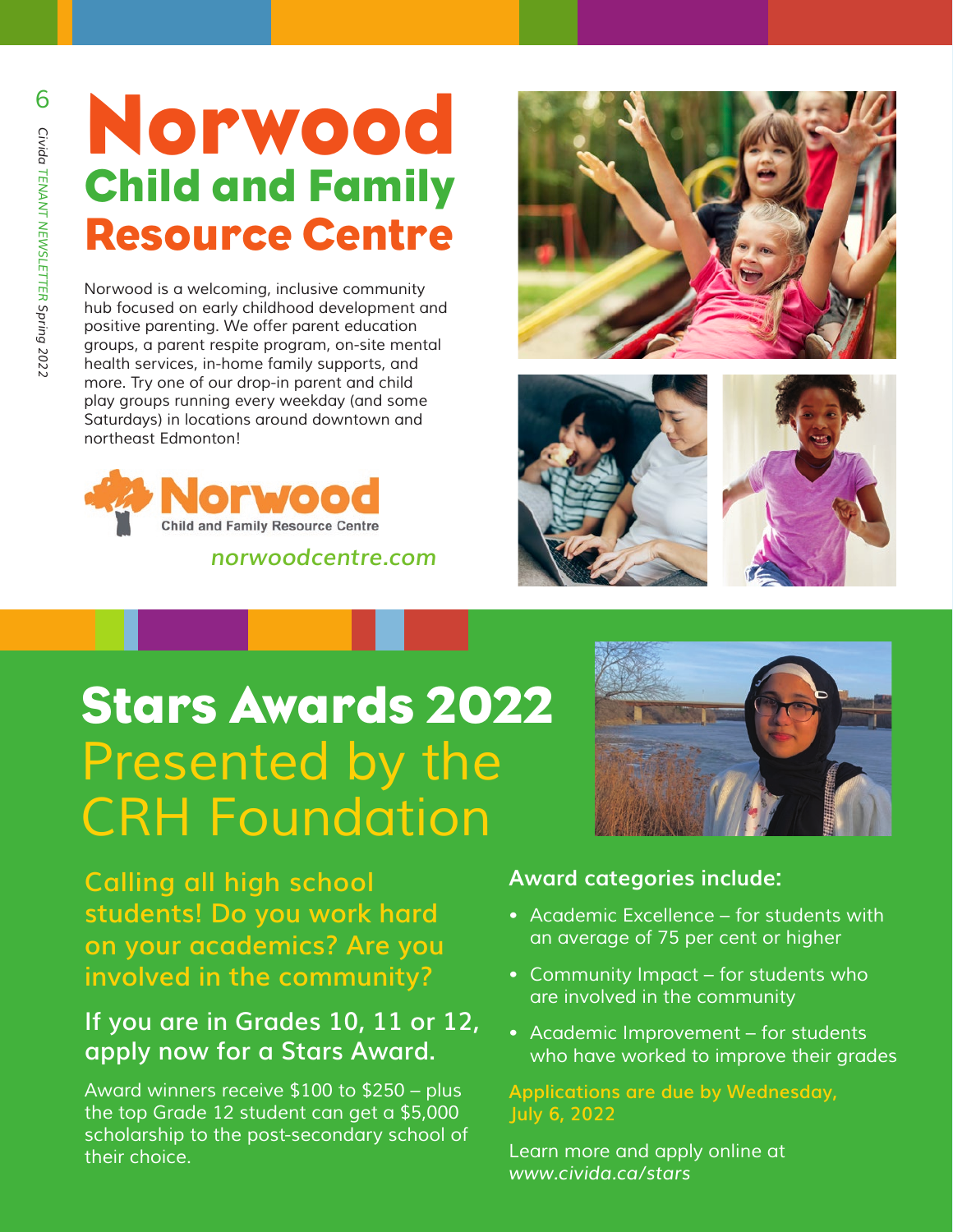# Civida Maintenance help & emergencies

### *WHEN DO I CALL My Site Manager?*

Your Site Manager is your first point of *contact to report any repairs required at your home. Their phone number is provided in your move-in package. For any non-emergency questions, you can also*  email us at maintenance@civida.ca

*Monday – Friday from*  8:30 a.m. to 6 p.m.

### *WHEN DO I CALL The Civida Maintenance Line? 780.420.6161 ext 2*

- For emergencies during office hours *and you can't get ahold of your Site Manager.*
- *For complaints and requests for*  modifications in unit.

*WHEN DO I CALL The After Hours Emergency Line? 780.420.6161* 

- *For maintenance emergencies after*  office hours, weekends and holidays.
- Fire, flood or anything that cannot wait *until the next business day.*



*Please refer to your Lease Agreement for detailed tenant's responsibility for home maintenance or visit [civida.ca/tenants/](https://civida.ca/tenants/care-for-your-home/) [care-for-your-home/](https://civida.ca/tenants/care-for-your-home/)*